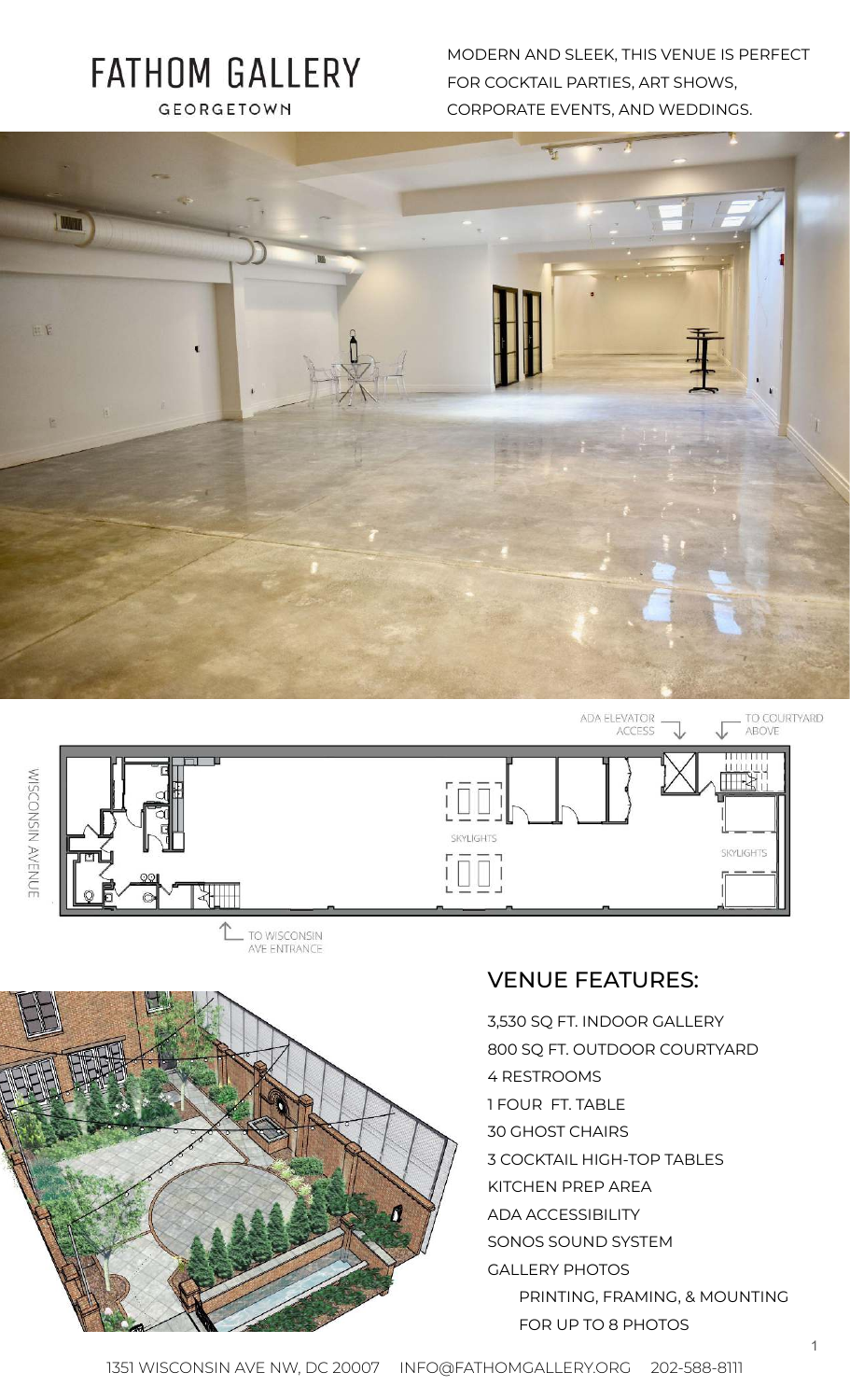### PRE-APPROVED CATERERS:

WELL DUNN CATERING ROSARIO SANTOS 202.543.7878 RSANTOS@WELLDUNN.COM

GET PLATED CATERING LISA DEMARE 202.480.1852 LISA@GETPLATEDDC.COM

MAIN EVENT CATERING ELYSE MCFADDEN 703.820.2028 EXT. 249 ELYSE@MAINEVENTCATERERS.COM B LIN CATERING ROYA MAKKI 202.838.3133 EXT. 700 ROYA@BLINCATERING.COM

RELISH CATERING ALISON BATES 301.366.0823 ABATES@RELISHCATERINGDC.COM

TIMBER PIZZA CHRIS BRADY 443.254.8467 CHRIS@TIMBERPIZZA.COM

#### DROP OFF / PICK UP SERVICES:

MONUMENTAL FOOD RACHEL THALER 540.272.1626 RACHEL@MONUMENTALFOOD.COM

COMPASS COFFEE CARINA ROMO CARINA@COMPASSCOFFEE.COM